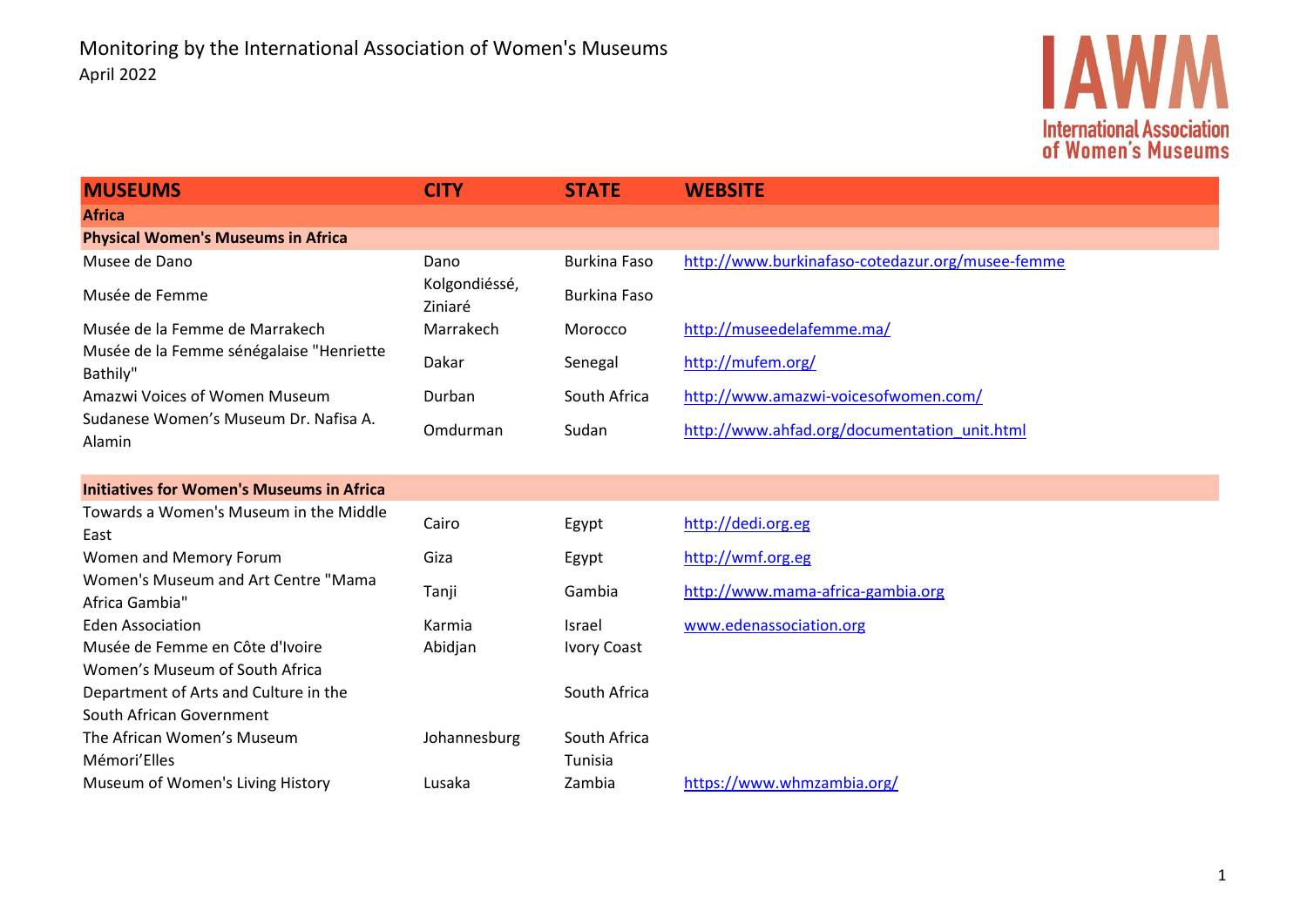

#### **Asia**

| <b>Physical Women's Museums in Asia</b>            |                       |             |                                                             |
|----------------------------------------------------|-----------------------|-------------|-------------------------------------------------------------|
| Chinese Museum of Women and Children               | <b>Beijing</b>        | China       | http://ccwm.china.com.cn/txt/2010-09/28/content_3748041.htm |
| Women Culture Museum, Shanxxi                      | Xi'an                 | China       | http://wcm.snnu.edu.cn/e museum.asp                         |
| Shashwati Women's Museum                           | <b>Bangalore City</b> | India       | http://www.kamat.com/kalranga/women/shashwati/              |
| Women's Active Museum on War and                   | Tokyo                 | Japan       | http://wam-peace.org/                                       |
| Peace(WAM)                                         |                       |             |                                                             |
| <b>ICWA International Center for Women Artists</b> | Amman                 | Jordan      |                                                             |
| Museum of the Kazakh State Women's Teacher         | Almaty                | Kazakhstan  | http://kazmkpu.kz/?page id=5351⟨=en                         |
| Training University "Aktumar"                      |                       |             |                                                             |
| War & Women's Human Right's Museum                 | Seoul                 | Korea       | http://www.womenandwarmuseum.net/contents/main/main.asp     |
| The National Women's History Exhibition Hall       | Seoul                 | Korea       | http://eherstory.mogef.go.kr                                |
| <b>Comfort Women Museum</b>                        | Taipei                | Taiwan      | https://www.twrf.org.tw/amamuseum                           |
| Izmir Kadin Müzesi                                 | Izmir                 | Turkey      | http://www.izmirkadinmuzesi.com/index.php                   |
| Women's Museum Bait Al Banat                       | Dubai                 | United Arab |                                                             |
|                                                    |                       | Emirates    | http://www.womenmuseumuae.com                               |
| Vietnamese Women's Museum                          | Hanoi                 | Vietnam     | http://www.womenmuseum.org.vn                               |
| The Southern Women's Museum                        | Ho-Chi-Minh-City      | Vietnam     | http://www.baotangphunu.com/en                              |

| <b>Virtual Women's Museums in Asia</b> |          |            |                                      |
|----------------------------------------|----------|------------|--------------------------------------|
| Azerbaijan Gender Information Center   | Baku     | Azerbaijan | http://www.gender-az.org             |
| Women's Museum of Iran                 |          | Iran       | https://www.irwmm.org/               |
| <b>History Women Future</b>            | Seoul    | Korea      | http://www.historywomenfuture.org    |
| <b>Gender Museum</b>                   | Seoul    | Korea      |                                      |
| Antalya Women's Museum                 | Antalya  | Turkey     | http://www.antalyawomenmuseum.com/   |
| Istanbul Kadin Müzesi                  | Istanbul | Turkey     | http://istanbulkadinmuzesi.org       |
| Mersin Kadin Müzesi                    | Mersin   | Turkey     | http://www.mersinkadinmuzesi.com/TR/ |
|                                        |          |            |                                      |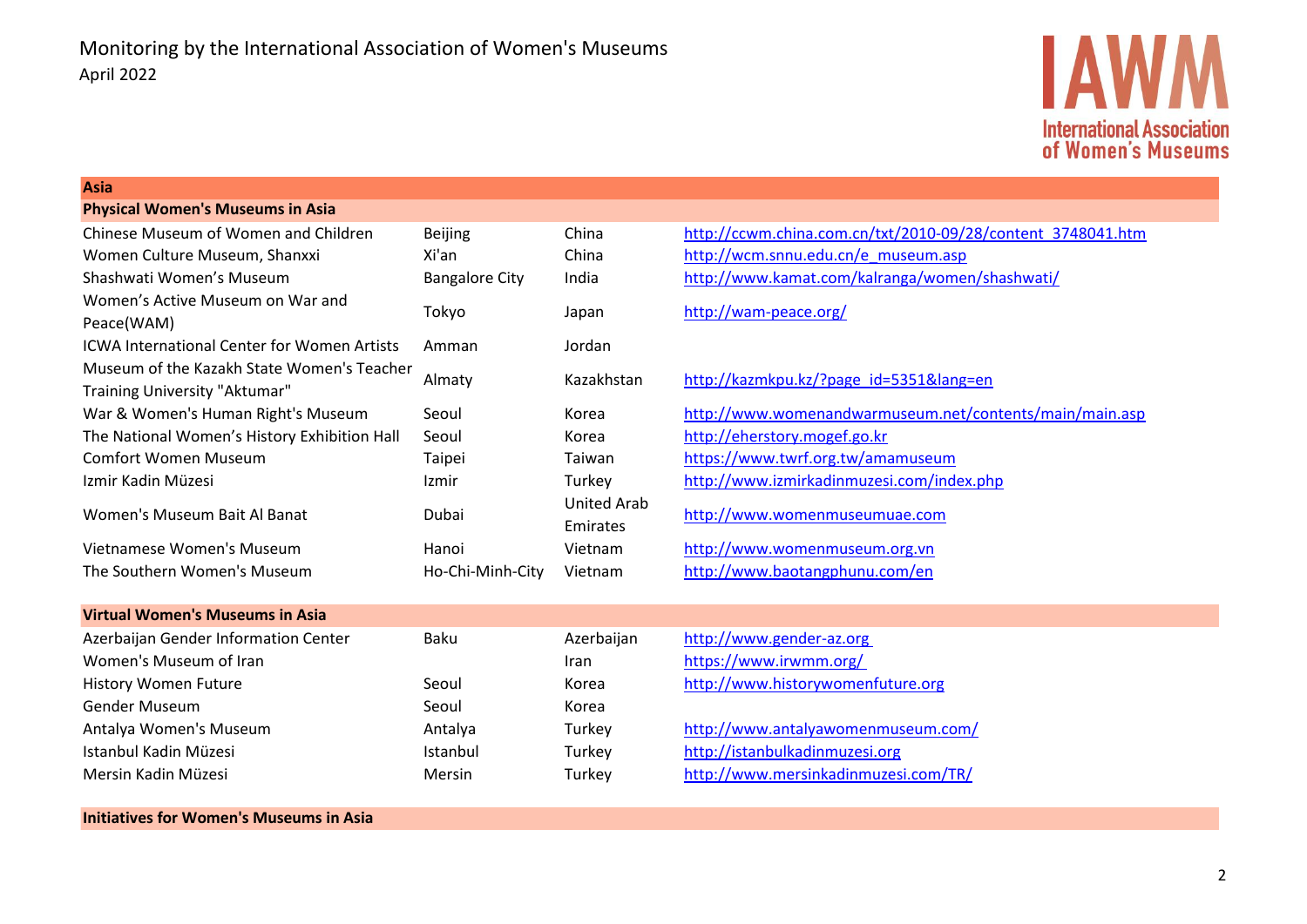# **IAWM International Association<br>of Women's Museums**

| Indian Women's History Museum                                                | Jaipur               | India                 | https://www.facebook.com/theiwhm/                             |
|------------------------------------------------------------------------------|----------------------|-----------------------|---------------------------------------------------------------|
| Zubaan, WM initiative India                                                  | New Delhi            | India                 | http://zubaanbooks.com                                        |
| The Israeli Women Museum                                                     | Haifa                | Israel                | http://www.haifa-foundation.org/WomenMuseum.htm               |
| Women of Kazakhstan NGO                                                      | Almaty               | Kazachstan            | https://www.facebook.com/womenofkz/                           |
|                                                                              |                      |                       |                                                               |
| <b>Australia</b>                                                             |                      |                       |                                                               |
| <b>Physical Women's Museums in Australia</b>                                 |                      |                       |                                                               |
| Pioneer Women's Hut                                                          | Tumbarumba           | New South<br>Wales    | http://pioneerwomenshut.com                                   |
| <b>Charlotte Museum Trust</b>                                                | Ponsonby             | New Zealand           | http://charlottemuseum.lesbian.net.nz/                        |
| National Pioneer Women's Hall of Fame                                        | <b>Alice Springs</b> | Northern<br>Territory | http://www.pioneerwomen.com.au                                |
| Miegunyah House Museum - Queensland<br><b>Women's Historical Association</b> | <b>Bowen Hills</b>   | Queensland            | http://www.miegunyah.org                                      |
| HerPlaceMuseum                                                               | Melbourne            |                       | https://herplacemuseum.com/                                   |
| <b>Europe</b>                                                                |                      |                       |                                                               |
| <b>Physical Women's Museums in Europe</b>                                    |                      |                       |                                                               |
| Muzeu i Grave MiG Albanian Women's Museum Tirana                             |                      | Albania               |                                                               |
| Frauenmuseum Hittisau                                                        | Hittisau             | Austria               | http://www.frauenmuseum.at/                                   |
| Kvindemuseet i Danmark                                                       | Aarhus               | Denmark               | http://kvindemuseet.dk/dk.aspx                                |
| Das Verborgene Museum                                                        | <b>Berlin</b>        | Germany               | http://www.dasverborgenemuseum.de/                            |
| Frauenmuseum                                                                 | Bonn                 | Germany               | http://www.frauenmuseum.de/                                   |
| Das Haus der FrauenGeschichte (HdFG)                                         | <b>Bonn</b>          | Germany               | http://www.hdfg.de/                                           |
| Museum Frauenkultur Regional International                                   | Fürth                | Germany               | http://www.frauenindereinenwelt.de/                           |
| Frauen Museum Wiesbaden                                                      | Wiesbaden            | Germany               | http://www.frauenmuseum-wiesbaden.de/                         |
| Konubókastofa or The Womens book lounge                                      | Eyrarbakki           | Iceland               | http://konubokastofa.is/                                      |
| Museo delle donne valdesi                                                    | Angrogna             | Italy                 | http://www.fondazionevaldese.org/museo-fondazione-valdese.php |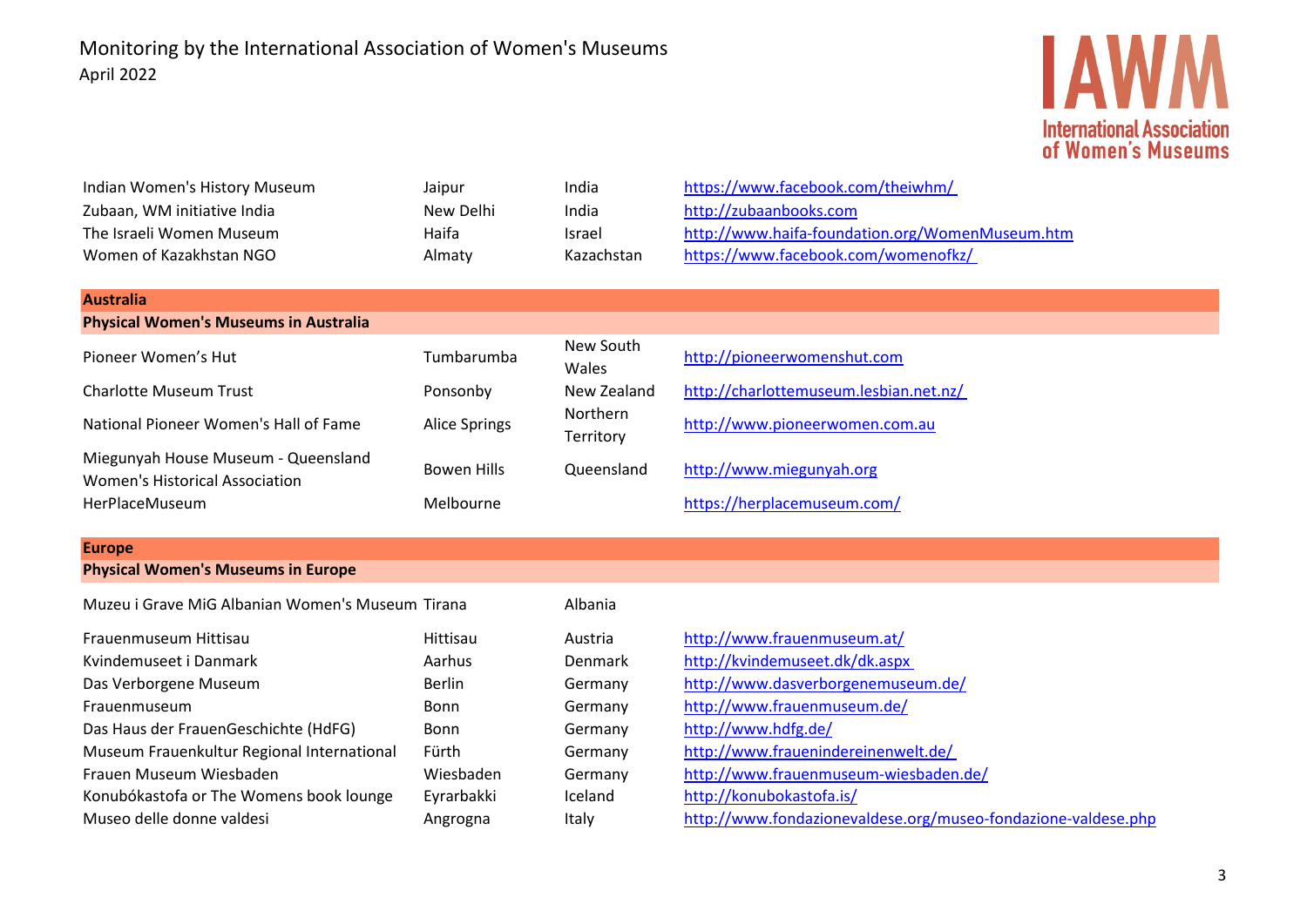

| Frauenmuseum - Museo delle donne Meran/o | Merano        | Italy       | http://www.museia.it/                                                                                  |
|------------------------------------------|---------------|-------------|--------------------------------------------------------------------------------------------------------|
| Museo Soggetto Montagna Donna            | Olle di Borgo | Italy       | http://www.casaandriollo.it/                                                                           |
| Museo della Donna di Pauli Arbarei       | Pauli Arbarei | Italy       | https://www.comune.pauliarbarei.su.it/it/vivere-pauliarbarei/museo-della-<br>donna                     |
| Museum van de Vrouw                      | Echt          | Netherlands | http://www.museumvandevrouw.nl/                                                                        |
| <b>Het Vrouwenhuis</b>                   | Zwolle        | Netherlands | http://www.vrouwenhuiszwolle.nl/                                                                       |
| Kvinnemuseet                             | Kongsvinger   | Norway      | http://kvinnemuseet.no                                                                                 |
| Dragomiresti - Muzeul Tarancii Romane    | Dragomiresti  | Romania     | https://www.facebook.com/pg/muzeul.tarancii.romane.dragomiresti.mara<br>mures/about/?ref=page internal |
| Museo de la Mujer en el Flamenco         | Arahal        | Spain       | http://museodelamujerenelflamenco.blogspot.it/                                                         |
| Museo Etnológico de la Mujer Gitana      | Granada       | Spain       | http://mujeresgitanasromi.org/english/museum-of-gypsy-women/                                           |
| Stockholm Museum of Women's History      | Stockholm     | Sweden      | www.kvinnohistoriska.se                                                                                |
| Kvinnohistoriskt Museum                  | Umeå          | Sweden      | http://www.kvinnohistoriskt.se                                                                         |
| Gender Museum                            | Kharkiv       | Ukraine     | http://gender.at.ua                                                                                    |
| <b>Glasgow Women's Library</b>           | Glasgow       |             | United Kingdom www.womenslibrary.org.uk                                                                |
| <b>Hundred Heroines</b>                  | London        |             | United Kingdom https://hundredheroines.org                                                             |
| The Vagina Museum                        | London        |             | United Kingdom https://www.vaginamuseum.co.uk                                                          |
| <b>Virtual Women's Museums in Europe</b> |               |             |                                                                                                        |
| Musea                                    | Angers        | France      | http://musea.univ-angers.fr/                                                                           |
| <b>Bremer Frauenmuseum</b>               | <b>Bremen</b> | Germany     |                                                                                                        |
| Women's Museum of Ireland                |               | Ireland     | http://www.womensmuseumofireland.ie/                                                                   |
| Muzej žena Crne Gore                     | Podgorica     | Montenegro  | http://www.muzejzena.me                                                                                |
| Feminoteka                               | Warsaw        | Poland      | http://feminoteka.pl/                                                                                  |
| <b>Moscow Women's Museum</b>             | Moskow        | Russia      | https://www.wmmsk.com/                                                                                 |
| HERSTORYMUSEUM                           | Madrid        | Spain       | http://www.herstorymuseum.org/                                                                         |
|                                          |               |             |                                                                                                        |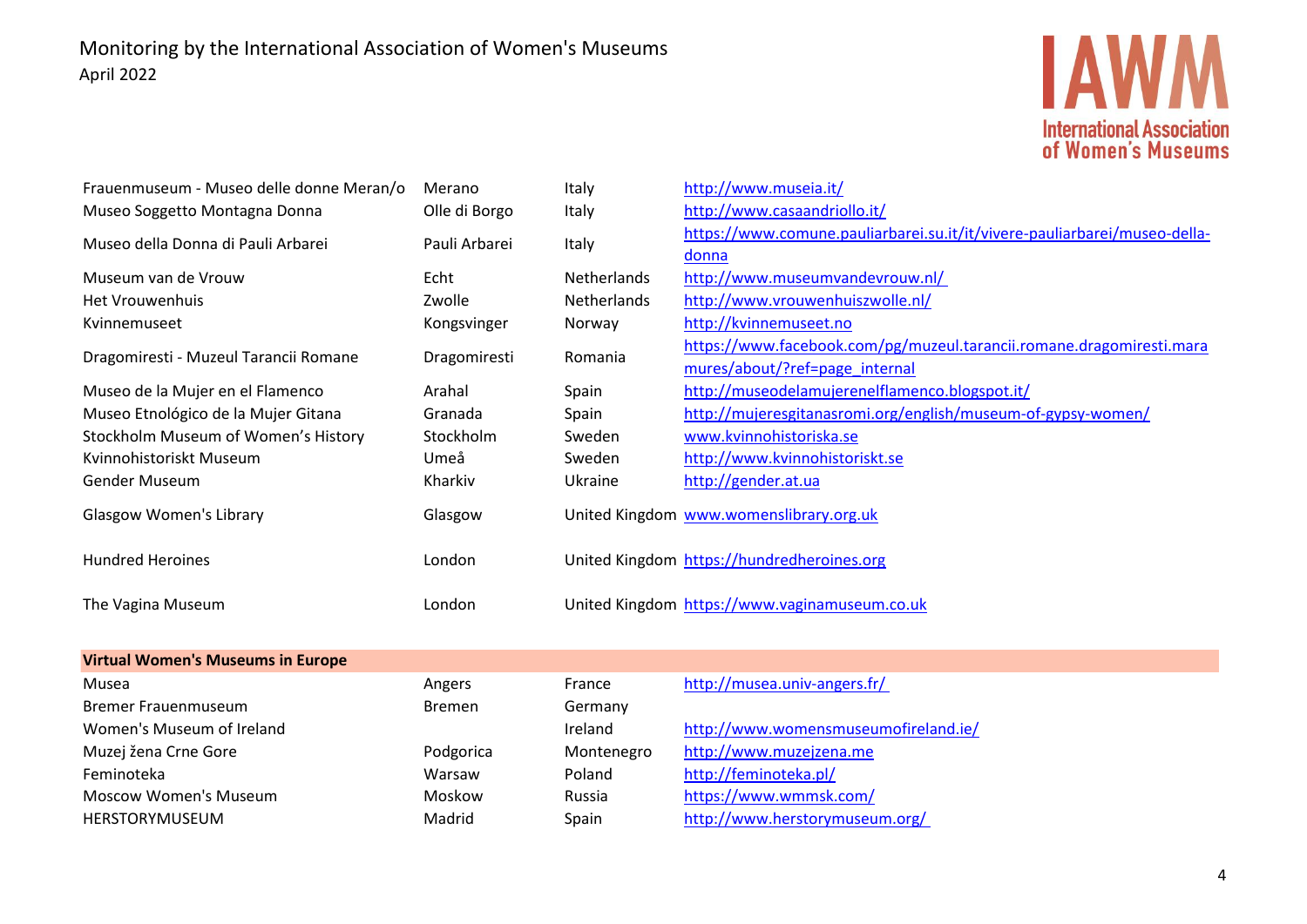

| inVISIBLEwomen                                                                          | <b>Brighton</b>         |             | United Kingdom http://invisiblewomen.org.uk/    |
|-----------------------------------------------------------------------------------------|-------------------------|-------------|-------------------------------------------------|
| <b>Initiatives for Women's Museums in Europe</b>                                        |                         |             |                                                 |
| Frauenmuseum Baden                                                                      | Baden                   | Austria     | https://www.frauenzimmer-baden.at/frauenmuseum/ |
| FBI - Institut für gesellschaftswissenschaftliche<br>Forschung, Bildung und Information | Innsbruck               | Austria     | http://uibk.ac.at/fbi/index.html                |
| Udruga Domine                                                                           | Split                   | Croatia     | http://domine.hr                                |
| Frauenmuseum Berlin                                                                     | <b>Berlin</b>           | Germany     | http://www.frauenmuseumberlin.de                |
| AMOQA                                                                                   | Athens                  | Greece      |                                                 |
| Pop up museum - 100 Years of Women in<br>Politics & Public Life                         | Dublin                  | Ireland     | www.decadeofcentenaries.com                     |
| Associazione Museo Donne del<br>Mediterraneo Calmana                                    | <b>Naples</b>           | Italy       | http://donnedinapoli.coopdedalus.org/           |
| Museo delle Donne di Milano                                                             | Milan                   | Italy       | http://enciclopediadelledonne.it                |
| Museo delle Donne a Savona                                                              | Savona                  | Italy       |                                                 |
| Frammenti di Storia al Femminile                                                        | <b>Cossano Canavese</b> | Italy       | http://www.frammentisf.org                      |
| FemArtMuseum                                                                            | Amsterdam               | Netherlands | http://www.femartmuseum.com/                    |
| Museum of Polish Women's National                                                       |                         | Poland      |                                                 |
| Remembrance                                                                             |                         |             |                                                 |
| Women's Space Foundation                                                                | Krakow                  | Poland      | http://www.przestrzenkobiet.pl/                 |
| Museum of Polish Women Feminist Historical                                              | Warsaw                  | Poland      | http://feministycznysalonhistoryczny.blox.pl/   |
| Salon (Feministyczny Salon Historyczny)                                                 |                         |             | html                                            |
| MIMA Museu Internacional Da Mulher                                                      | Lisbon                  | Portugal    | https://museudamulher.pt/                       |
| <b>WomaN'S Museum</b>                                                                   | Novi Sad                | Serbia      | www.zenskimuzejns.org.rs                        |
| Museo de Hechos y Derechos de las Mujeres -<br>Museum of the Deeds and Rights of Women  | Alicante                | Spain       |                                                 |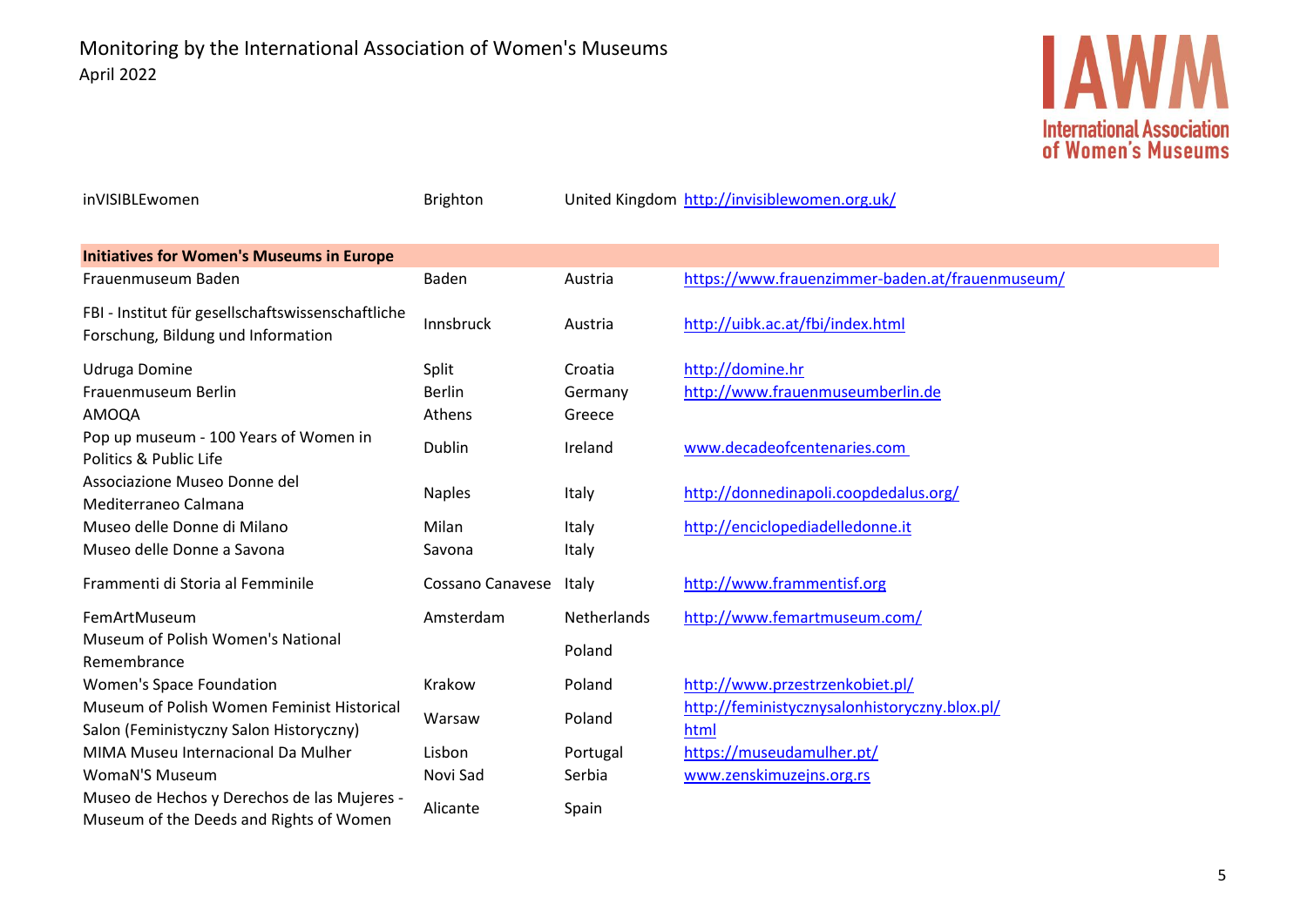## **IAWM International Association<br>of Women's Museums**

| La Bonne CCDFB<br>Fábrica de la Memoria<br>Interessengemeinschaft Frau und Museum<br>Initiative Switzerland<br>Mezopotamya Kadin Müzesi<br>East End Women's Museum | Barcelona<br>Eggersriet<br>Zurich<br>Dyiarbakir<br>London | Spain<br>Spain<br>Switzerland<br>Switzerland<br>Turkey | http://labonne.org/<br>http://www.fabricadelamemoria.com<br>http://www.ig-frauenmuseum.ch/<br>United Kingdom http://eastendwomensmuseum.org/ |
|--------------------------------------------------------------------------------------------------------------------------------------------------------------------|-----------------------------------------------------------|--------------------------------------------------------|----------------------------------------------------------------------------------------------------------------------------------------------|
|                                                                                                                                                                    |                                                           |                                                        |                                                                                                                                              |
| <b>Latin America</b>                                                                                                                                               |                                                           |                                                        |                                                                                                                                              |
| <b>Physical Women's Museums in Latin America</b>                                                                                                                   |                                                           |                                                        |                                                                                                                                              |
| Museo de la mujer argentina                                                                                                                                        | Ciudad Autónoma<br>de Buenos Aires                        | Argentina                                              | http://www.museodelamujer.org.ar/                                                                                                            |
| Espacio cultural museo de las mujeres                                                                                                                              | Córdoba                                                   | Argentina                                              | http://www.cba.gov.ar/espacio-cultural-museo-de-las-mujeres/                                                                                 |
| Casa de la Memoria y de los Derechos<br>Humanos de las Mujeres                                                                                                     | Barrancabermeja                                           | Colombia                                               | http://organizacionfemeninapopular.org                                                                                                       |
| Museo de la Mujer                                                                                                                                                  | Colonia Centro                                            | México                                                 | http://www.museodelamujer.org.mx                                                                                                             |
| <b>Virtual Women's Museums in Latin America</b>                                                                                                                    |                                                           |                                                        |                                                                                                                                              |
| Museo de las Mujeres                                                                                                                                               | Conceptión                                                | Chile                                                  | https://museodelasmujereschile.cl/                                                                                                           |
| Museo de la Mujer                                                                                                                                                  | Bogotà                                                    | Colombia                                               |                                                                                                                                              |
| Museo de las Mujeres Costa Rica                                                                                                                                    | San Pedro                                                 | Costa Rica                                             | http://museodelasmujeres.co.cr/                                                                                                              |
| Musée de l'Histoire des Femmes en Haïti                                                                                                                            |                                                           | Haiti                                                  | https://museedesfemmeshaiti.com/                                                                                                             |
| Museo de Mujeres Artistas Mexicanas                                                                                                                                |                                                           | Mexico                                                 | http://www.museodemujeres.com/en/                                                                                                            |
| Espacio Virtual de Artistas veracruzanas                                                                                                                           |                                                           | Mexico                                                 | http://evasveracruzanas.com                                                                                                                  |
| <b>Initiatives for Women's Museums in Latin America</b>                                                                                                            |                                                           |                                                        |                                                                                                                                              |
| Museo de la mujer                                                                                                                                                  | <b>Belem</b>                                              | <b>Brasile</b>                                         |                                                                                                                                              |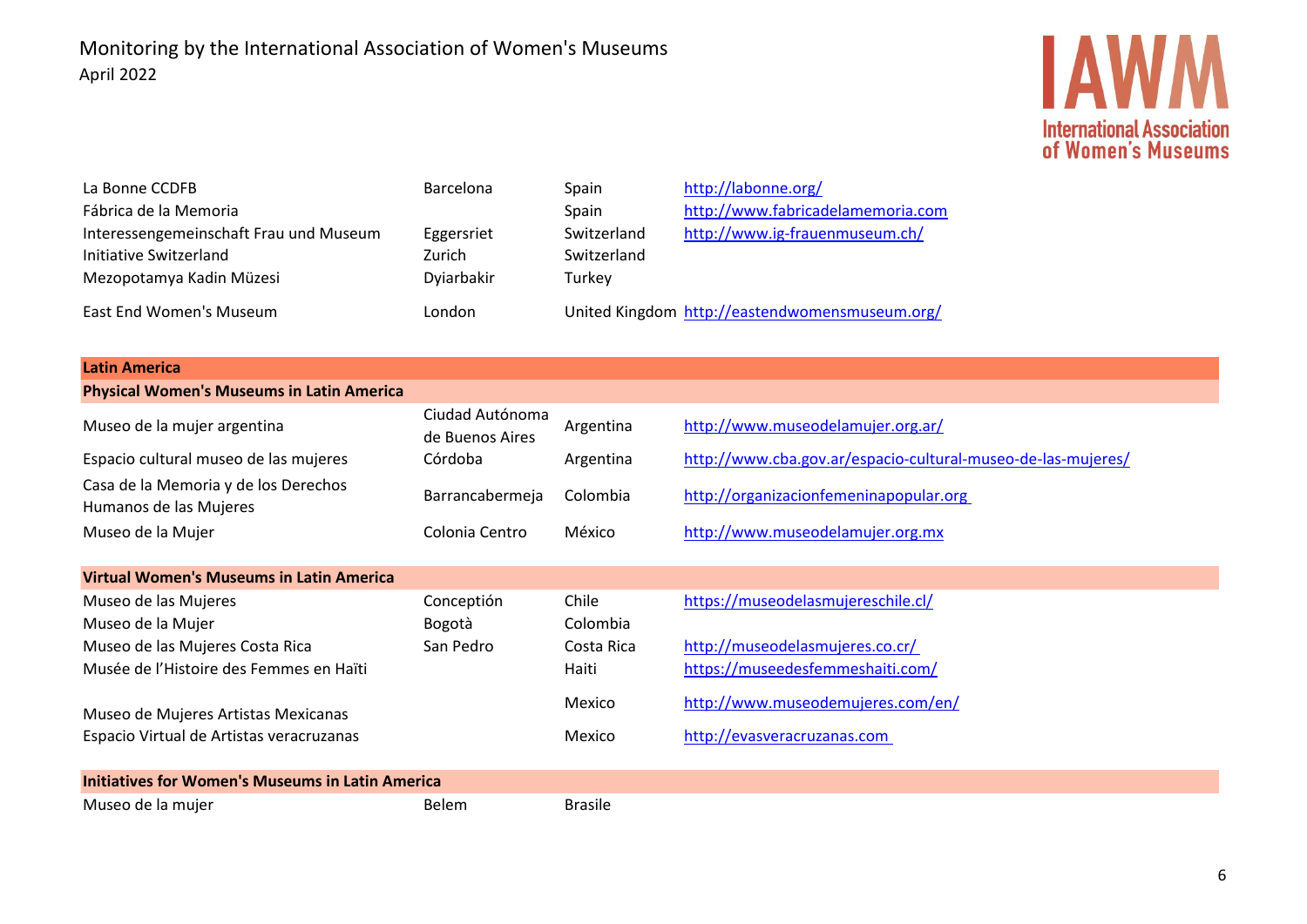Monitoring by the International Association of Women's Museums April 2022



| Museo de la Mujer         | El Cajón del Maipo Chile   |      |
|---------------------------|----------------------------|------|
| Women's Museum initiative | Guantanamo                 | Cuba |
| Women's Museum Initiative | Santa Clara                | Cuba |
| Museo de las Mujeres      | Ciudad Guatemala Guatemala |      |
|                           |                            |      |

Maroon Indigenous Women Jamaica

[https://www.facebook.com/Maroon-Indigenous-Womens-Circle-](https://www.facebook.com/Maroon-Indigenous-Womens-Circle-125150100857311/?pnref=lhc)[125150100857311/?pnref=lhc](https://www.facebook.com/Maroon-Indigenous-Womens-Circle-125150100857311/?pnref=lhc)

| <b>North America</b>                                                       |                              |            |                                                 |  |
|----------------------------------------------------------------------------|------------------------------|------------|-------------------------------------------------|--|
| <b>Physical Women's Museums in North America</b>                           |                              |            |                                                 |  |
| Women's Art Museum of Canada                                               | Edmonton                     | Canada     | http://wamsoc.ca                                |  |
| Musée de la Femme                                                          | Longueuil                    | Canada     | http://museedelafemme.qc.ca/                    |  |
| Women at Work Museum                                                       | Attleboro,<br>Massachusetts  | <b>USA</b> | http://www.womenatworkmuseum.org                |  |
| Maryland Women's Heritage Center and<br>Museum                             | Baltimore,<br>Maryland       | <b>USA</b> | http://www.mdwomensheritagecenter.org           |  |
| Women's Civil War Museum                                                   | Bardstown,<br>Kentucky       | <b>USA</b> | http://www.civil-war-museum.org/                |  |
| Museum of Women's Resistance                                               | Brooklyn, New<br>York        | <b>USA</b> | http://museumofwomensresistance.org/mowre.htm   |  |
| The Elizabeth A. Sackler Center for Feminist Art<br>at the Brooklyn Museum | Brooklyn, New<br>York        | <b>USA</b> | http://brooklynmuseum.org/opencollection/eascfa |  |
| Woman Made Gallery                                                         | Chicago, Illinois            | <b>USA</b> | http://womanmade.org                            |  |
| International Women's Air & Space Museum                                   | Cleveland, Ohio              | <b>USA</b> | http://iwasm.org                                |  |
| Appalachian Women's Museum                                                 | Dillsboro, North<br>Carolina | <b>USA</b> | http://appwm.org/                               |  |
| United States Army Women's Museum                                          | Fort Lee, Virginia           | <b>USA</b> | http://www.awm.lee.army.mil                     |  |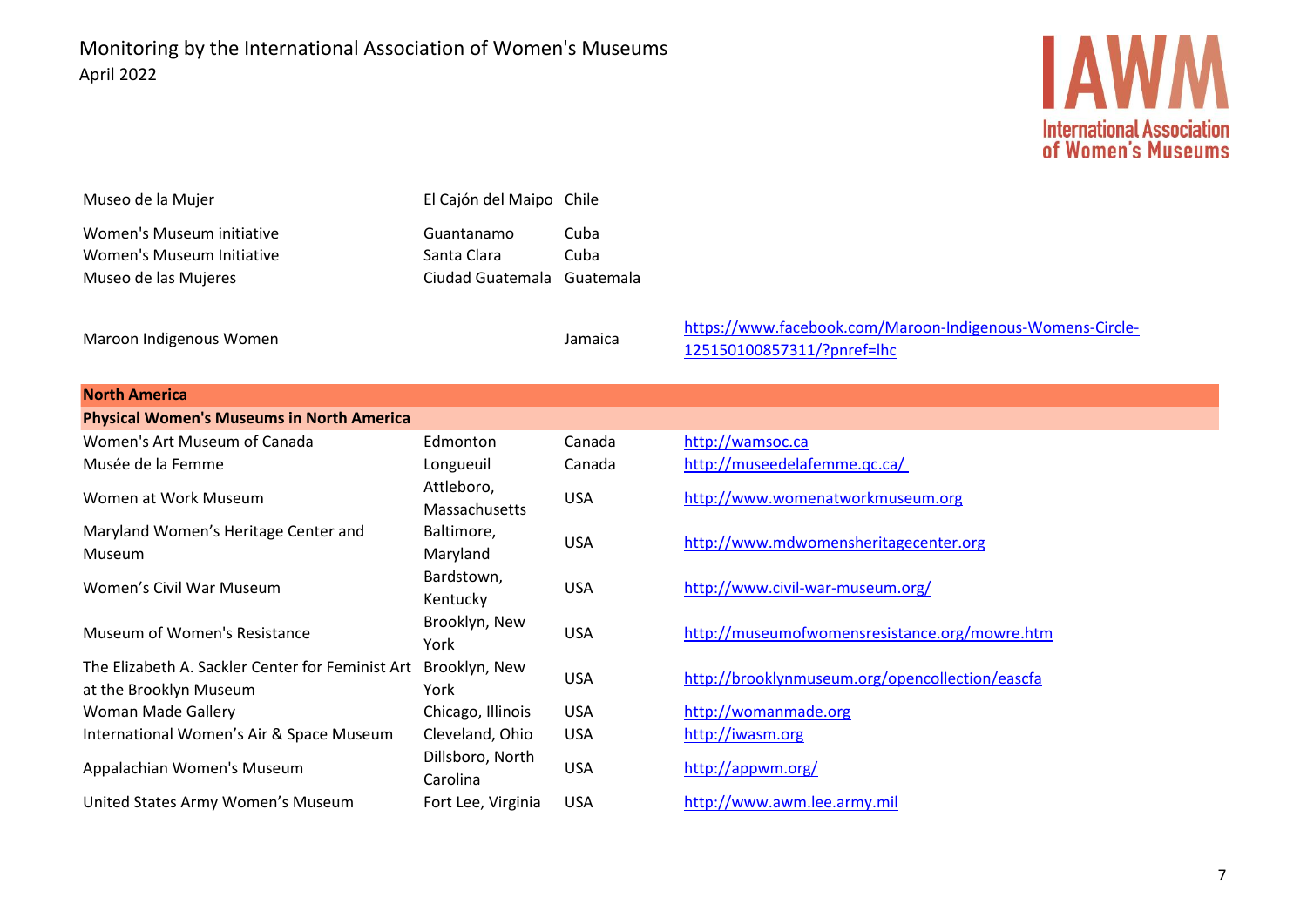

| National Cowgirl Museum and Hall of Fame<br>Northwest Indiana Women's Museum         | Fort Worth, Texas<br>Gary, Indiana | <b>USA</b><br><b>USA</b> |
|--------------------------------------------------------------------------------------|------------------------------------|--------------------------|
| Women's Basketball Hall of Fame                                                      | Knoxville,<br>Tennessee            | <b>USA</b>               |
| Michigan Women's Historical Center& Hall of<br>Fame                                  | Lansing, Michigan                  | <b>USA</b>               |
| Women of the West at the Autry National<br>Center                                    | Los Angeles,<br>California         | <b>USA</b>               |
| Alabama Women's Hall of Fame                                                         | Marion, Alabama                    | <b>USA</b>               |
| Center for the Study of Women's History at the<br><b>New-York Historical Society</b> | <b>New York</b>                    | <b>USA</b>               |
| The Ninety-Nines Museum of Women Piolts                                              | Oklahoma City                      | <b>USA</b>               |
| The Colored Girls Museum                                                             | Philadelphia                       | <b>USA</b>               |
| Pioneer Woman Statue & Museum                                                        | Ponca City,<br>Oklahoma            | USA                      |
| National Susan B Anthony Museum & House                                              | Rochester, New<br>York             | <b>USA</b>               |
| Women's museum of California                                                         | San Diego,<br>California           | USA                      |
| National Women's Hall of Fame                                                        | Seneca Falls, New<br>York          | <b>USA</b>               |
| National Museum of Women in the Arts                                                 | Washington, D.C.                   | <b>USA</b>               |
| Belmont-Paul Women's Equality National<br>Monument                                   | Washington, D.C.                   | <b>USA</b>               |

### [http://www.cowgirl.net](http://www.cowgirl.net/) [http://www.wbhof.com](http://www.wbhof.com/) [http://michiganwomenshalloffame.org](http://www.michiganwomenshalloffame.org/) <http://theautry.org/> [http://www.awhf.org](http://www.awhf.org/) [http://www.nyhistory.org/museum-collections-0/center-study-womens](http://www.nyhistory.org/museum-collections-0/center-study-womens-history)[history](http://www.nyhistory.org/museum-collections-0/center-study-womens-history) https://museumofwomenpilots.org <http://www.thecoloredgirlsmuseum.com/> [http://pioneerwomanmuseum.com](http://pioneerwomanmuseum.com/) [http://susanbanthonyhouse.org](http://susanbanthonyhouse.org/) [http://womensmuseumca.org](http://womensmuseumca.org/) <http://www.greatwomen.org/> <http://www.nmwa.org/> [http://www.sewallbelmont.org](http://www.sewallbelmont.org/)

#### **Virtual Women's Museums in North America**

| National Women's History Museum | Alexandria, Virginia US |    |
|---------------------------------|-------------------------|----|
| Girl Museum                     |                         | US |

 $A$  http://www.nwhm.org/ Girl Museum.org http://girlmuseum.org